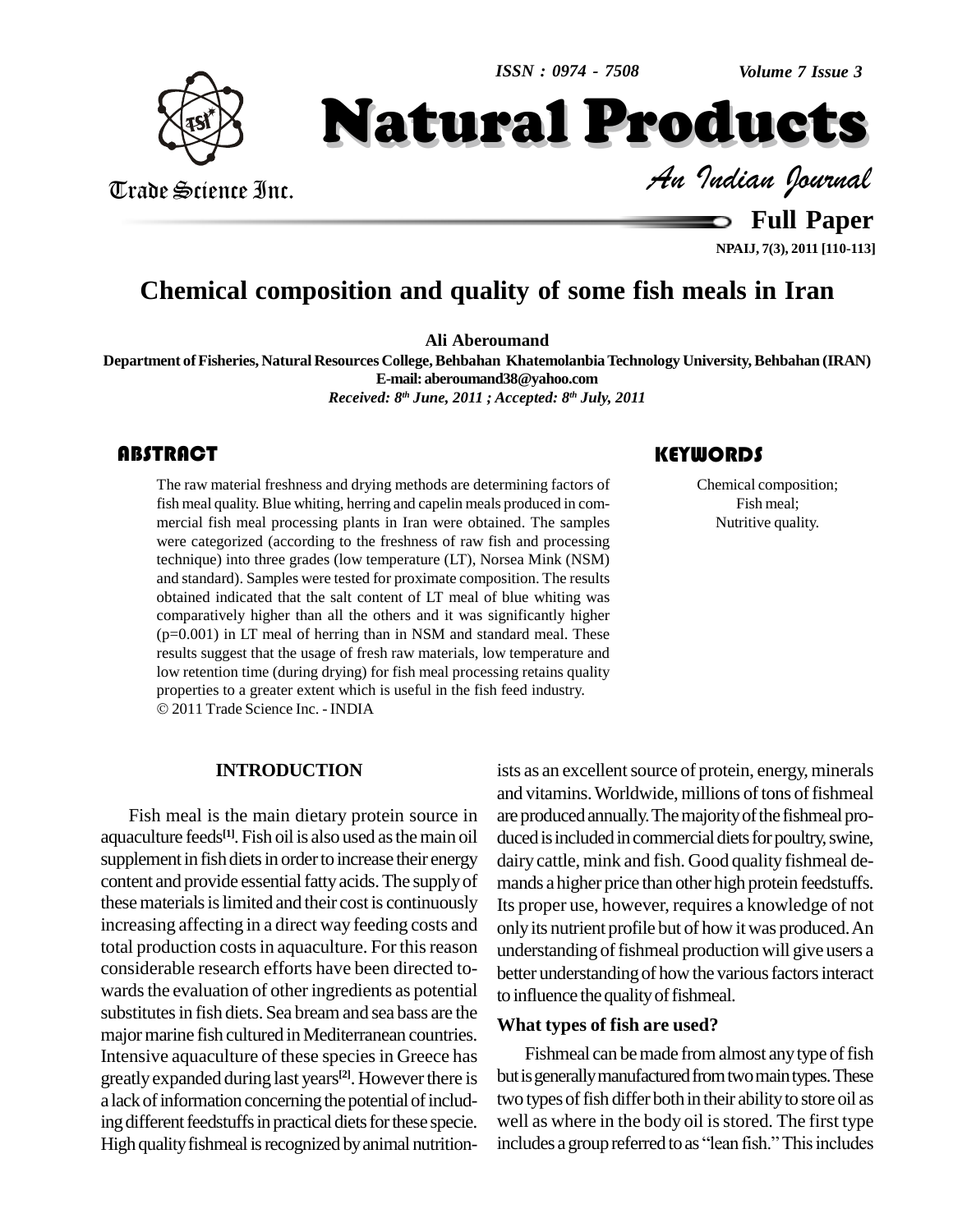such species as cod and haddock. In these species the oil isstoredprimarilyin the liver.The flesh (fillets) contains very little oil. Fishmeal from this type of fish has a low oil content  $(2 \text{ to } 6\%)$  since the livers are removed higher. The whole fish is not usually used since cod and haddock are prized for the fillets. Since the fillets are used for human consumption, the fishmeal from these lean fish are made principally from the offal (white fish  $_{\text{that ox}}$ used for human consumption, the fishmeal from these an a<br>lean fish are made principally from the offal (white fish that<br>frames) remaining after filleting. "White" fishmeal commonlycontains a higher concentration of ash(minerals) since the bony frames (head and racks) of previously filleted cod, haddocks, etc. are used. White fishmeal The second type of fish used to manufacture fish meal stores oil in certain parts of the flesh. They are high oil<br>fish and, unlike the lean fish, are not prized for their<br>fillets. They are commonly referred to as "industrial fish." fish and, unlike the lean fish, are not prized for their Such species as herring, menhaden, anchovy, pilchard, sardines and mackerel fall into this category. Approximately 90% of the world fishmeal production is from these high oil species. Most species of fish used for the production of fishmeal have a similar protein content that averages approximately 16% in the whole fish. This whole body protein content will vary by only plus or minus 2 to 3%. The fishmeal derived from these fish will, therefore, all be fairly similar in protein content. The oil (fat) content in fish species is much more variable than their protein content. The amount of oil in fishmeal is directly dependent on the efficiency of the oil removal at the time of processing<sup>[3]</sup>.

#### **Where are the fish processed?**

Fish can be processed at sea in factory ships or caught and stored until theyare transported to a coastal processing factory. Fish is a highly perishable raw material and spoilage will occur if not processed in a timely manner. Preservation using chemicals, ice orrefriger ated sea water is common.

#### **How are the fish processed?**

Fishmeal is made by cooking, pressing, drying and grinding the fish. When no oil needs to be removed, such as with lean fish, the pressing stage is often omitted. During cooking, the fish move through a long, steam-jacketed, screw conveyor cylinder. Cooking

before processing. Of course, if the livers are added solid residue that remains after pressing is called "press back, or the whole fish is used, the oil content would be cake." The liquor is centrifuged to remove the oil. This constitutes only 10% of the world fishmeal production. referred to in the processing industry as "stick water." coagulates the proteins and is a critical process re sponsible for sterilizing the product and preparing it for liquor (a mixture of oil, water and protein) removal.<br>Once cooked, the liquor is removed by pressing. The<br>solid residue that remains after pressing is called ''press Once cooked, the liquor is removed by pressing. The<br>solid residue that remains after pressing is called "press<br>cake." The liquor is centrifuged to remove the oil. This oil is often further refined before being transported to storage tanks. Prior to storage, it is essential to add an antioxidant. The antioxidant will stabilize the oil so that oxygenwill not cause damage during storage.The stored oil must not come into contact with air, heat or light in order for its quality to be maintained until it can be incorporated into feeds for poultry, pets, fish or other uses. The liquid removed from press cake is be incorporated into feeds for poultry, pets, fish or<br>other uses. The liquid removed from press cake is<br>referred to in the processing industry as "stick water." Thisliquid may contain as much as 20% soluble protein and is valuable. The stick water is evaporated to a thick syrup containing 30 to 50% solids. This material can be sold as "condensed fish solubles" or it can be added back to the press cake and dried with it. Therefore, one can purchase press cake meal or a whole meal (where all of the solubles have been added back). The meals are then dried so that the moisture content islow enough to allow the meal to be stored and transported without mold or bacterial growth. If over drying occurs, the meal can be scorched and the nutritional value of the meal will be adversely affected. Drying can be either direct or indirect. Direct drying is the most rapid and requires very hot air to be passed over the meal as it is rapidly tumbled in a cylindrical drum. If this process is not carefully controlled the fishmeal may be scorched. Indirect drying requires a steam-jacketed cylinder or a cylinder containing steamheated discs which tumble the meal. Once the fishmeal is dried it has to be ground, screened to the correct particle size, packed in bags or stored in silos for bulk delivery to companiesthroughout the world **[4]**.

#### **How can you identify good quality fish meal?**

14%. The moisture level will commonly range from 6<br>
to 12%. The ash content will range from 18% (more<br>
common for an industrial fishmeal) to 25% (more com-<br>
mon for a white fish meal). The odor of fishmeal, as<br> **Natural Pr** Good quality fishmeal is a brown powder which will average between 60% and 70% protein. The oil content in the meal will range from 2% to greater than to 12%. The ash content will range from 18% (more common for an industrial fishmeal) to 25% (more common for a white fish meal). The odor of fishmeal, as

Natural Products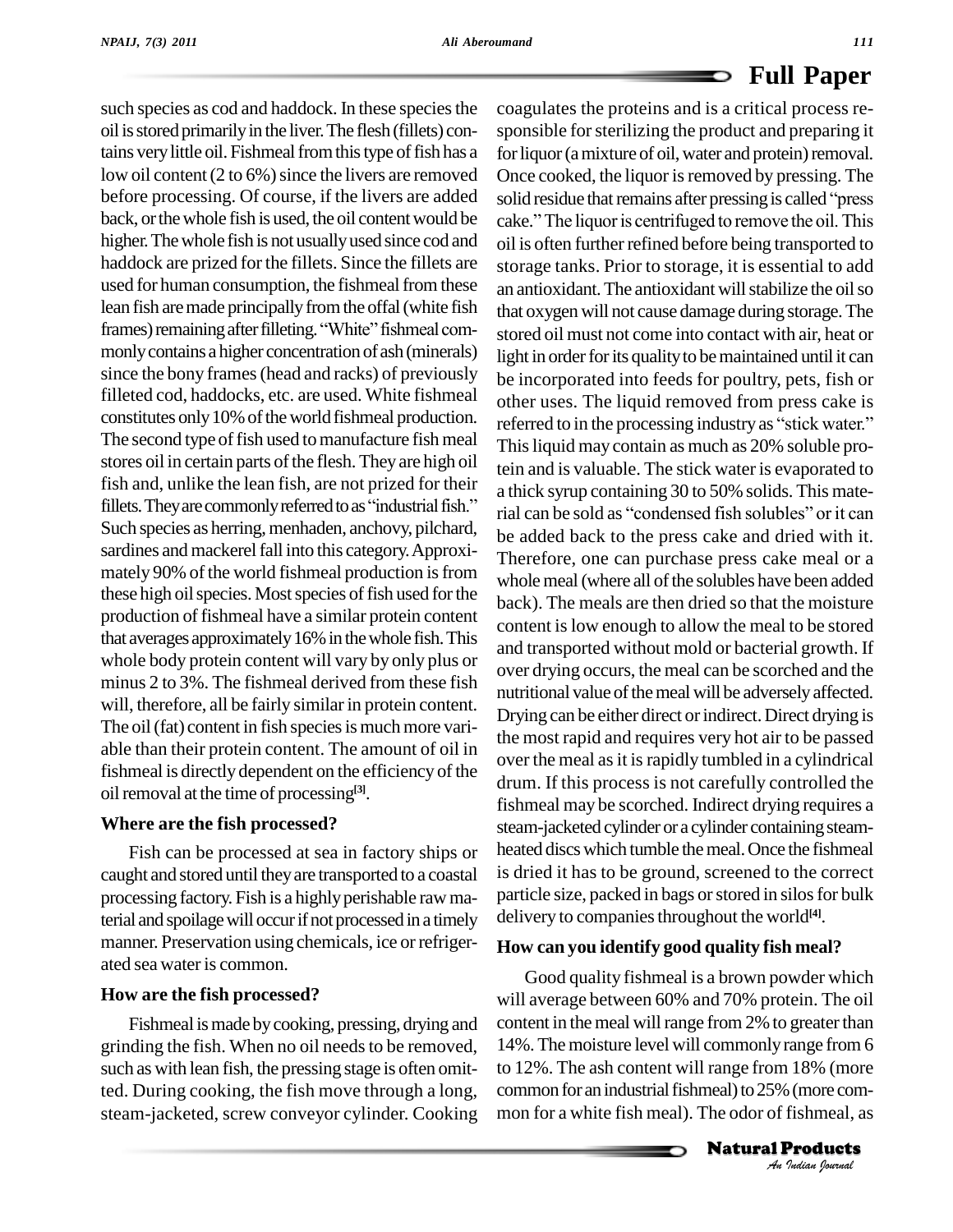# **Full Paper**

would be expected, is that of fish. It is easily distin guished from other ingredients. If an acrid "scorched" smell is present this usually indicates overheating or scorching. If this occurs, a blackish dark-brown color is common and the quality of protein is usually affected in a negative manner<sup>[4]</sup>.

#### **MATERIALSAND METHODS**

#### **Diet preparation**

All diets for gilthead bream were prepared in the laboratory after blending dry dietary ingredients thoroughly in a Hobart bench food mixer. The required amount of oil and an appropriate amount of water to form a soft dough were added into the dry mixture. Diets were cold pelleted and dried in convection dryer either at 40°C (experiments for testing fish meal replacers) or at ambient temperature (experiments for testing fish oil replacers). The diets for sea bass were prepared by a local factory using common compression proce dures and supplemental oil was added on the pellets.

#### **Analysis of samples**

was used for the study. Data were analyzed using Gen-<br>fort *Indian Journal Indian*<br> *Indian Indian*<br> *Indian Indian*<br> *Indian*<br> *Indian*<br> *Indian*<br> *Indian*<br> *Indian*<br> *Indian*<br> *Indian*<br> *Indian*<br> *Indian*<br> *Indian*<br> *Indian*<br> *Indian*<br> *Indian*<br> *Indian* Commercial fish samples (Herring, Capelin, Blue whiting) produced in different regions in Iran were obtained from traditional markets and supermarkets in Busher.Two packets of each brand were picked atran dom and brought for analysis. Label informations on the package with ingredient listed were recorded.The fish meal were prepared by cooking in boiling water for 4 minutes. The proximate composition was determined using the method described byAOAC(1990). Crude protein content was determined using Kjeldahl method (KjeltexSystem-Texator,Hagonas,Sweden).Crudelipid content was determined by Soxhlet method (Soxtec System-Texator, Hagonas, Sweden).Ash content was determined by ashing the samples overnight at 550 C. Moisture content was determined by drying the samples overnight at 105 C until constant weight was achieved. Fish meal samples from each packet was used for proximate analysis in triplicate. A completely random design tems (SAS) version 6.11 (SAS 1994). Treatment show-<br>ing significant differences (p<0.05) were subjected to<br>Duncan's Multiple Range Test. ing significant differences ( $p<0.05$ ) were subjected to

**Natural Products** 

#### **Proximate composition of fish**

Mean values of percentage of protein, fat, moisture and salt as determined by standard methods are shown in TABLE 1. Protein content in herring meal ranged from 70.5% to 73.1% and inblue whiting and capelin from 68.0% to 70.8% and 69.6% to 72.7% respectively. As fish meals are obtained by separating protein and ash from water and oil, meals with very similar composition can be expected irrespective of the species being processed **[5]**.LTmeal of blue whiting had higher concentration of salt than NSM and standard meal while it was significantly higher ( $p=0.001$  and  $0.0004$ ) in LT meal of herring than in NSM and standard grades. Moisture content of all samples for all methods ranged from 6.0% to 8.5%.

|  |  |  | TABLE 1 : Composition of the experimental fish meals |  |
|--|--|--|------------------------------------------------------|--|
|--|--|--|------------------------------------------------------|--|

| <b>Type of meal</b>          | <b>Crude Protein</b><br>$(N*6.25)\%$ | Crude<br>Fat % | Moisture<br>$\%$                              | Ash<br>$\%$   |
|------------------------------|--------------------------------------|----------------|-----------------------------------------------|---------------|
| Blue whiting <sup>LT</sup>   | $69.4 \pm 0.02$                      |                | $8.3 \pm 0.05$ $6.1 \pm 0.22$                 | $24\pm0.5$    |
| Blue whiting $_{\text{NSM}}$ | $70.8 \pm 0.20$                      |                | $6.7 \pm 0.18$ $6.0 \pm 0.01$ $21.5 \pm 0.02$ |               |
| Blue whiting <sup>ST</sup>   | $68.0 \pm 0.01$                      |                | $9.5\pm0.17$ $7.0\pm0.01$                     | $22\pm0.07$   |
| Herring <sup>LT</sup>        | $70.5 \pm 0.16$                      |                | $10.5 \pm 0.04$ $6.8 \pm 0.02$ $23 \pm 0.05$  |               |
| Herring <sup>NSM</sup>       | $73.1 \pm 0.27$                      |                | $8.0 \pm 0.06$ 7.0 $\pm$ 0.06                 | $24\pm0.01$   |
| Herring <sup>ST</sup>        | $72.2 \pm 0.06$                      |                | $8.9 \pm 0.13$ $7.2 \pm 0.06$                 | $21 \pm 0.03$ |
| Herring <sup>ST</sup>        | $71.1 \pm 0.12$                      |                | $8.1 \pm 0.15$ $8.5 \pm 0.11$                 | $22\pm0.05$   |
| $Herring^{ST}$               | $72.7 \pm 0.02$                      |                | $9.0 \pm 0.02$ 6.4 $\pm 0.08$                 | $21 \pm 0.07$ |
| Capelin <sup>LT</sup>        | $69.6 \pm 0.01$                      |                | $11.6 \pm 0.04$ $7.0 \pm 0.27$                | $21 \pm 0.09$ |
| $Capelin^{\text{NSM}}$       | $71.1 \pm 0.02$                      |                | $12.2 \pm 0.27$ $7.3 \pm 0.04$                | $23\pm0.1$    |

**Note: Values are mean <sup>±</sup> standard deviation of <sup>2</sup> replicates; LT: Low temperature; NSM: Norsea mink; ST: Standard**

#### **DISCUSSION**

The fat content of the fish meal normally indicates the species used. Fluctuations in oil and moisture levels are seasonal and occur within species. Herring and capelin are fatty fish while blue whiting is considered a lean fish. Fish meals from white fish are naturally low in fat. Moisture contents between 5% and 10% are quite normal **[6]**.According to Burt **[2]** the salt content in the body fluids of all fish is nearly the same. Increased effort has been put into maintaining the freshness of the raw material on board fishing vessel by cooling directly after catch. Various types of refrigerated sea water (RSW) and chilled sea water (CSW) systems have been used on board fishing vessels **[7]**. LTmeal of blue whit-